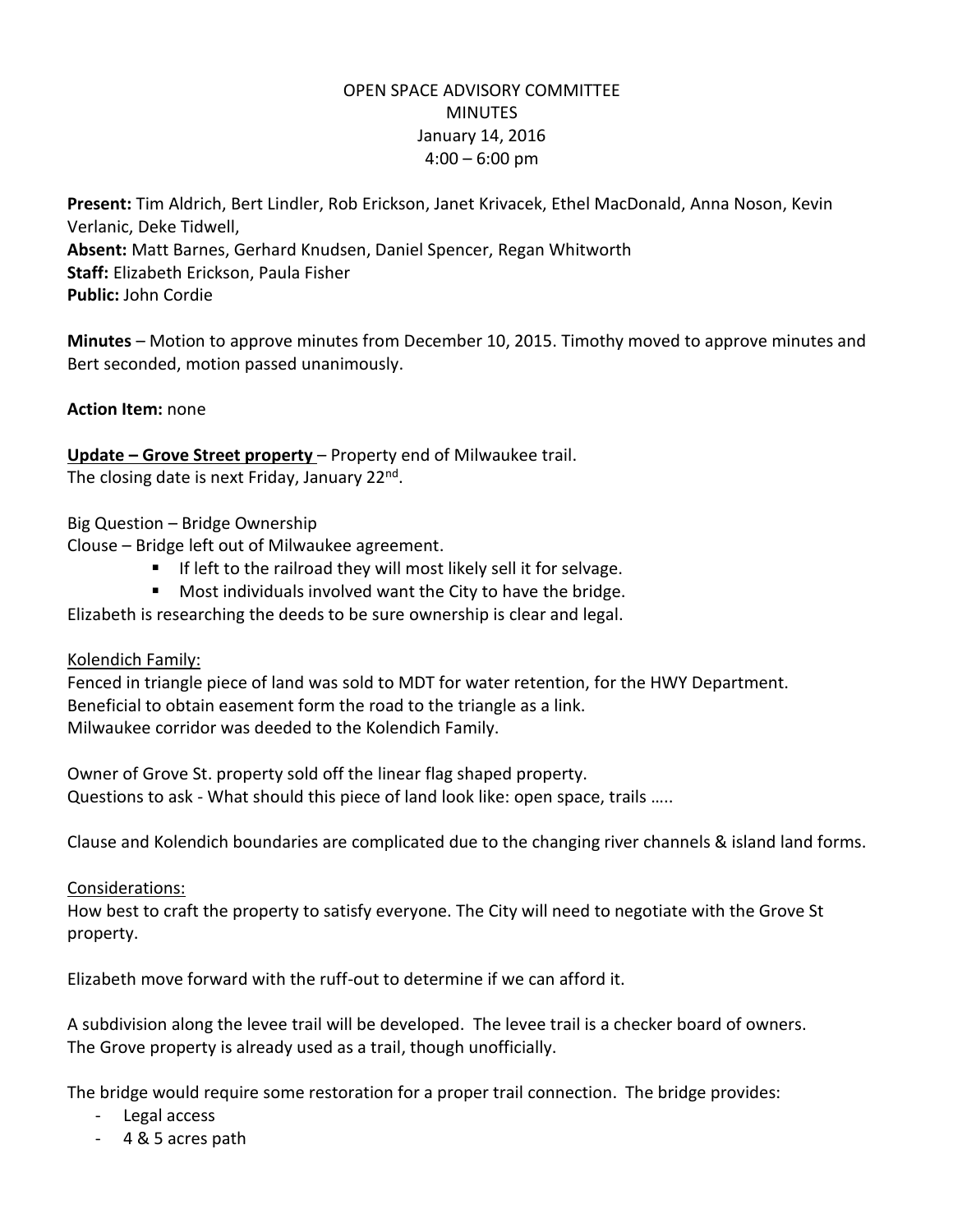- Open space

# Funding:

Is there money to tie in for improvements?

No, the money is for acquisition only.

There are other funding monies but acquisition must already be in place.

An evaluation of the bridge will take place before the acquisition to determine if it will be a problem or not. There are a number of easements for the use of the bridge.

Northwest Power – would they be interested in contributing towards the bridge to ensure its functionality.

Rough Cut Matrix – Five criteria comply with Open Space bond 2005.

- Appraised before 2006 it may be a very different appraisal if done now. Look into a new appraisal.
- 1) Poplar Farm City currently does not have an easement through their land.
- 2) There are some sections the City has easements through.
- 3) Knife River (former gravel mine) missing area, City hasn't any easement.
- 4) Along the boarder there is a house located in the middle.
- 5) Stickley Dump Question State Super Fund Site.

Grove Street property

- Goes up to levee the trail.
- Additional open space & park land.
- Good riparian land.

2006 Open Space Bond may not be used for a developed park. Concerns about bridge - Transient issue, access from water corridor. Kolendich – Is willing to grant access to City Administration.

Discuss possible access points to the Grove St. property.

Consider not having a parking lot; park along streets instead.

City Park good alternative to development of homes etc… However, consider the value of the land – existing power lines can affect the value.

City purchase has to be based on appraisal. Appraisal can be subjective.

Jackie was working with the zoning to help shepherd the process through.

Does the Committee approve or disapprove the current track Elizabeth is taking.

Interlocal Agreement Missoula City and County Project related cost – Appraised Transaction cost - County has their own steps.

Still have money from the Open Space Bond – How much will be left after Grove Street?